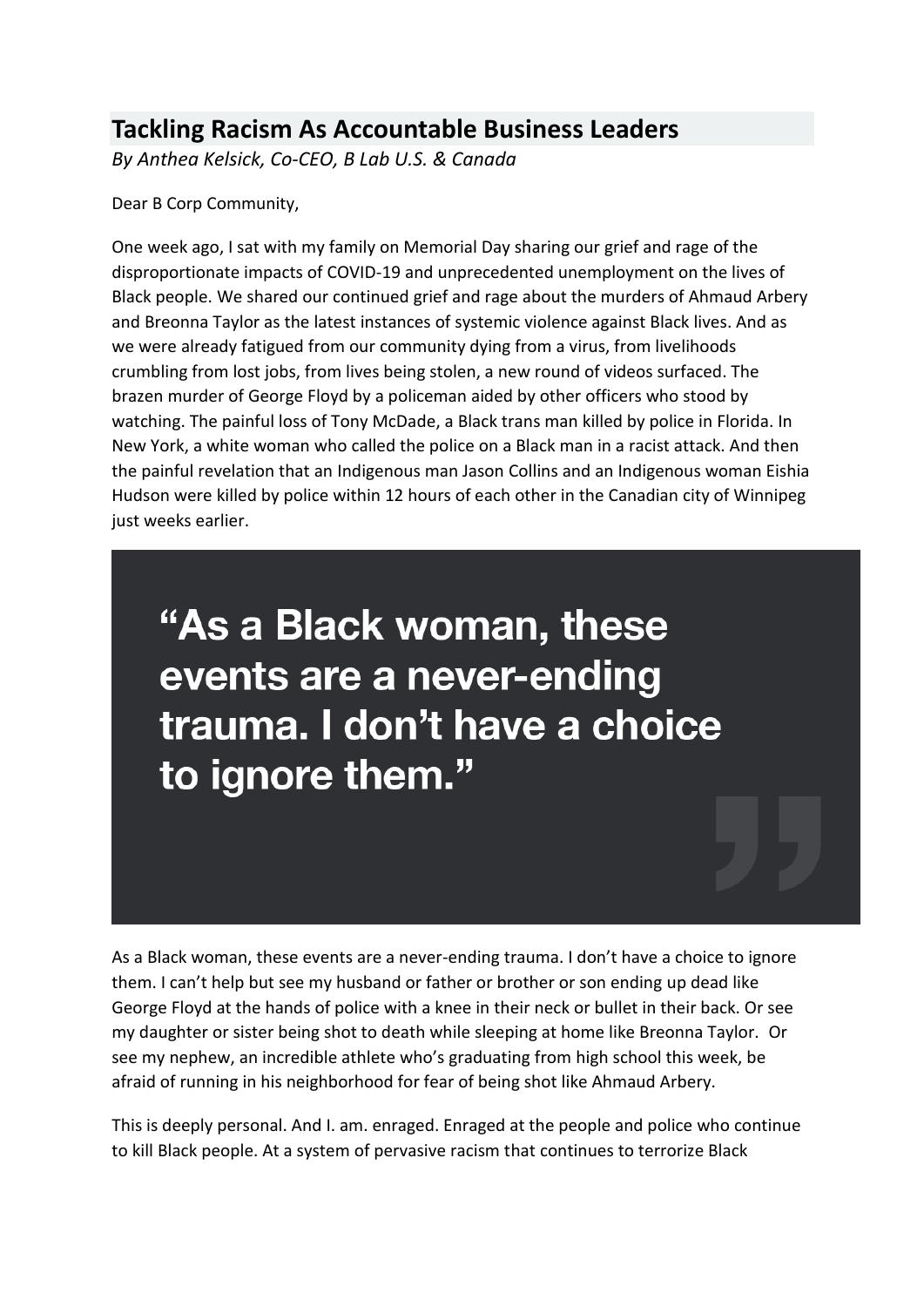people. And at those in public office who make excuses instead of take action, or worse defend racialized violence.

I also know I am not alone. To the Black people in our B Corp community: I see you. To our Black business leaders, B Local leaders, and B Academics leaders: I see you. And to [Dismantle Collective:](https://www.dismantlecollective.org/) I see you, and extend my deep gratitude for the brave, powerful and incredibly important work you do as B Corps dismantling white supremacy.

These events are not simply the result of individual actions by bad people, they are born out of a system of structural racism that infects our society. If we want progress - if we want to be part of a solution that moves us toward a system that is truly inclusive, equitable and empowers all people - then we must talk about race and take action to dismantle racism and white supremacy.

**At B Lab U.S. & Canada we are ready to step up our work.** When I stepped into my role as Co-CEO earlier this year, we made a commitment to go on the journey of becoming an antiracist organization. We recognize that it is not enough to be quietly non-racist, and that we have a responsibility to become vocal, visible anti-racist leaders. This journey will be guided by Dr. Sloane Kali Faye, our Director of Inclusive Economies, and Dr. Ellonda Green, our Director of Equity, Diversity & Inclusion, in partnership with experts both within and outside our community. The journey begins with a mandatory curriculum for all of our staff that includes 'How to Be An Anti-Racist' by leading anti-racist scholar Ibram X. Kendi, and we invite you to join us in that reading.

"We cannot credibly build an inclusive economic system without addressing the fundamental injustice, inequity, and violence that disproportionately impacts Black people and other **People of Color.**"

**As a community of B Corps there is also work to do.** We cannot credibly build an inclusive economic system without addressing the fundamental injustice, inequity and violence that disproportionately impacts Black people and other People of Color. Racism is pervasive in the very systems in which our businesses operate and in our communities, and it is only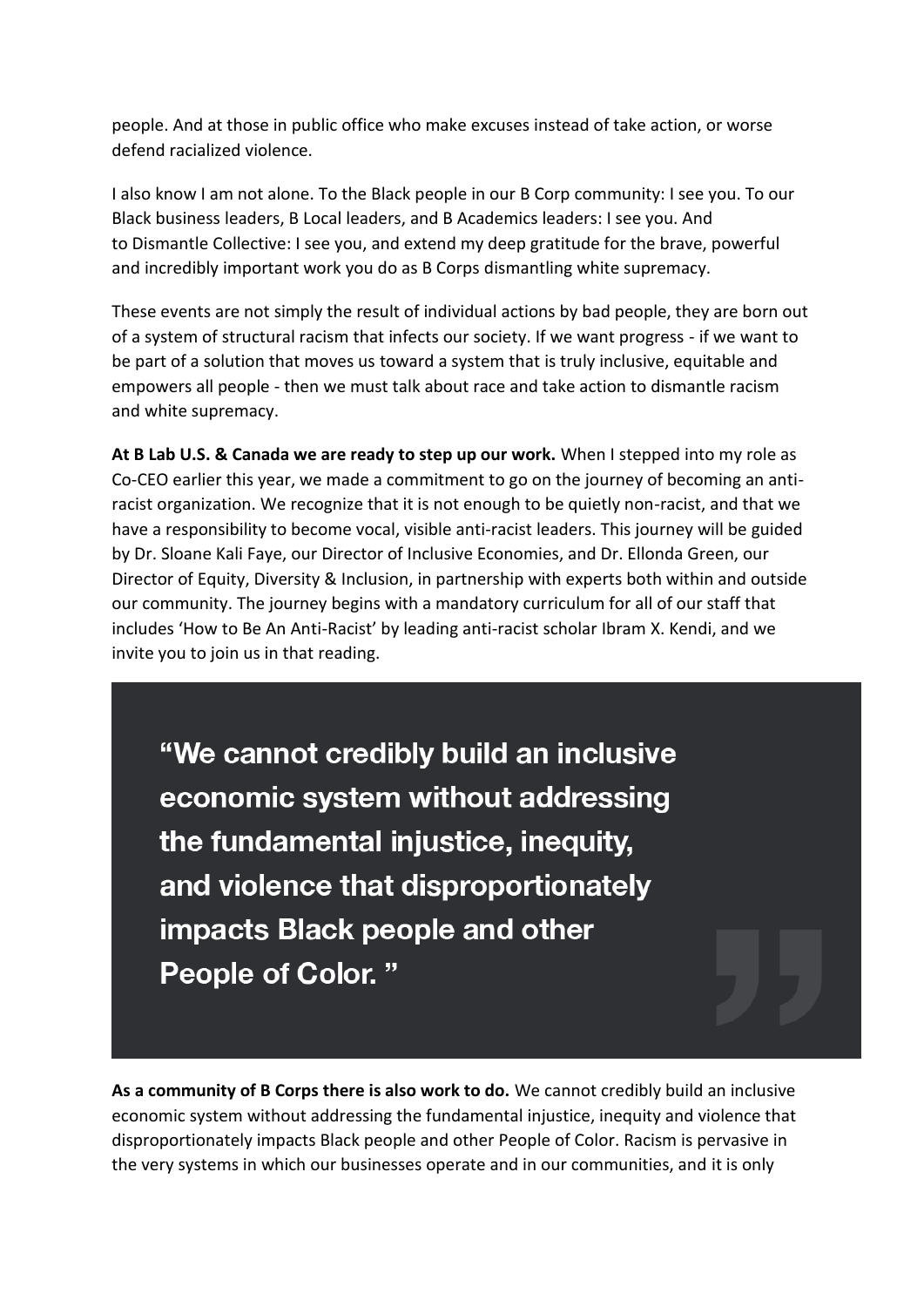when we center People of Color that we will truly benefit everyone. It has been encouraging to see that evolution occur in parts of our community, including the B Corp Climate Collective which has evolved their mission from Climate Action to Climate Justice.

So how will our community collectively step into this next conversation? We have been inspired to see how B Corps met the moment of COVID-19. This crisis needs you too. As a network of business leaders that is currently majority white, we sit in a structurally privileged position to learn from others, to transform ourselves, and to be leaders of change.

We don't have to be perfect to start. But we do need to be vocal and bring explicit conversations about race and racism to all of our stakeholders - the people inside our companies, our customers and our communities. Let's ask ourselves -- what am I doing today?

- *● How am I educating myself and my stakeholders about structural racism?*
- *● How am I holding space to allow for conversations about structural racism in my company?*
- *● What practices does my company have in place to support Black and People of Color team members?*
- *● How am I supporting Black and People of Color business leaders that are in the B Corp community or other communities I'm a part of?*

*● How am I supporting civic engagement to hold public leaders accountable and tackle structural racism in our systems of government?*

It's ok to not have all the answers to these questions. It is not ok for us to avoid seeking answers, or to avoid challenging ourselves and each other. We must go on a journey, together, to take action.

In the coming weeks, with the support of leaders from both within and outside our community, we will be finding ways to engage B Corps on these questions and many others. And we need your help. What are you doing to support racial justice? How are you finding support and space for yourself? What partners are you working with? What expertise can you share with the B Corp community? For those that can, what resources are you able to offer? How can we help you take action? Please email us

at [community@bcorporation.net](mailto:community@bcorporation.net) to share your experiences, needs and offers.